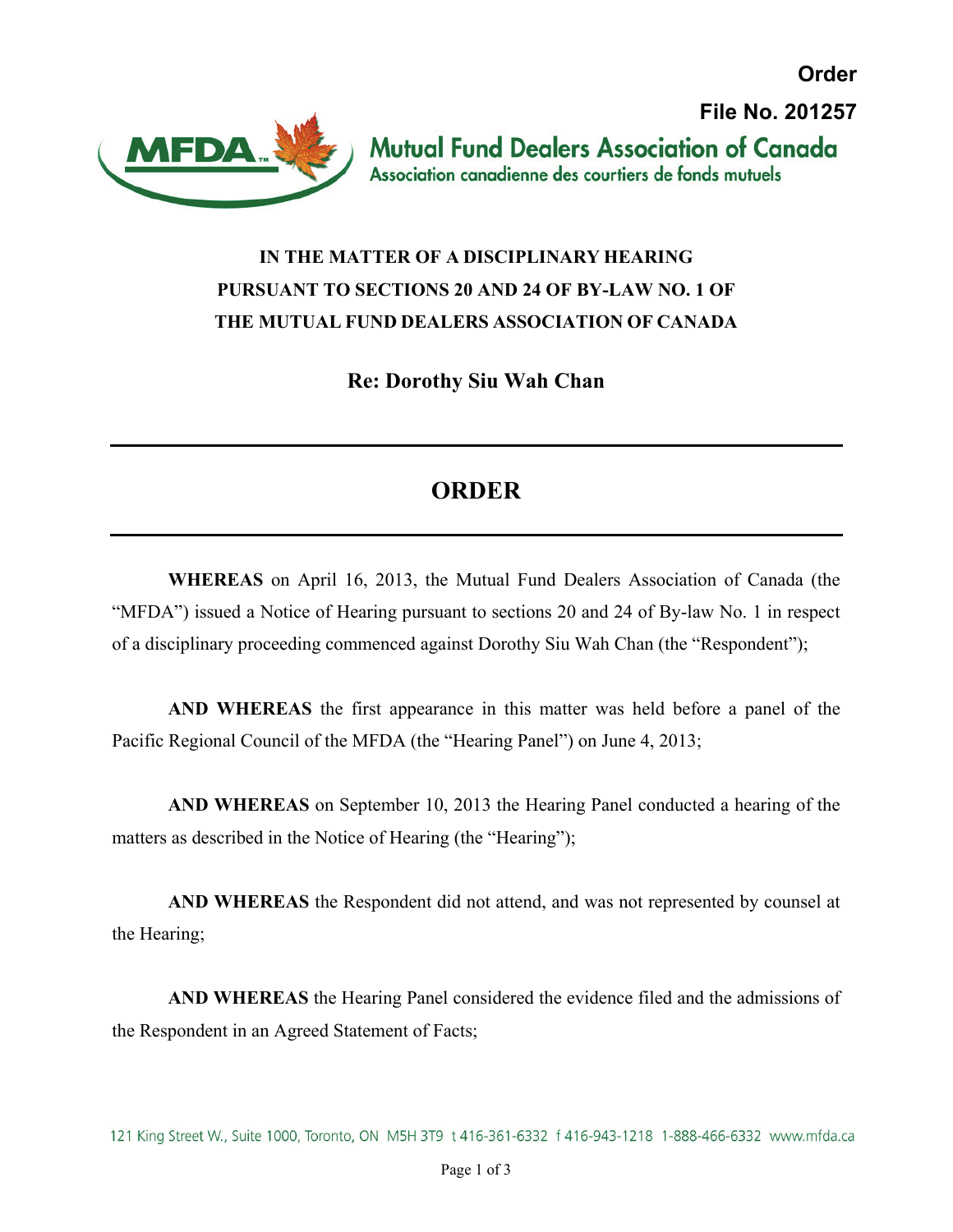**AND WHEREAS** in the opinion of the Hearing Panel, the Respondent between January 2004 and May 2009 misappropriated approximately \$754,340 (CAD) and \$94,200 (USD) from at least 18 individuals, three of whom were clients of the Member, thereby failing to deal fairly, honestly and in good faith with the clients and engaging in conduct unbecoming an Approved Person, contrary to MFDA Rule 2.1.1.

## **IT IS HEREBY ORDERED THAT**:

1) If at any time a non-party to this proceeding requests production of, or access to, any materials filed in, or the record of, this proceeding, including all exhibits and transcripts, then the MFDA Corporate Secretary shall not provide copies of, or access to, the requested documents to the non-party without first redacting from them any and all intimate financial or personal information, pursuant to Rules 1.8(2) and (5) of the MFDA *Rules of Procedure*;

2) The Respondent shall be permanently prohibited from conducting securities related business while in the employ of, or associated with, any MFDA Member, pursuant to section 24.1.1(e) of MFDA By-law No. 1;

3) The Respondent shall pay a fine in the amount of \$650,000 pursuant to section 24.1.1(b) of MFDA By-law No. 1;

4) The Respondent shall pay costs in the amount of \$5,000 pursuant to section 24.2 of MFDA By-law No. 1.

**DATED** this 10<sup>th</sup> day of September, 2013.

"H. Benjamin Casson"

The Hon. H. Benjamin Casson, Q.C., Chair

"David B. Webb"

David B. Webb, Industry Representative